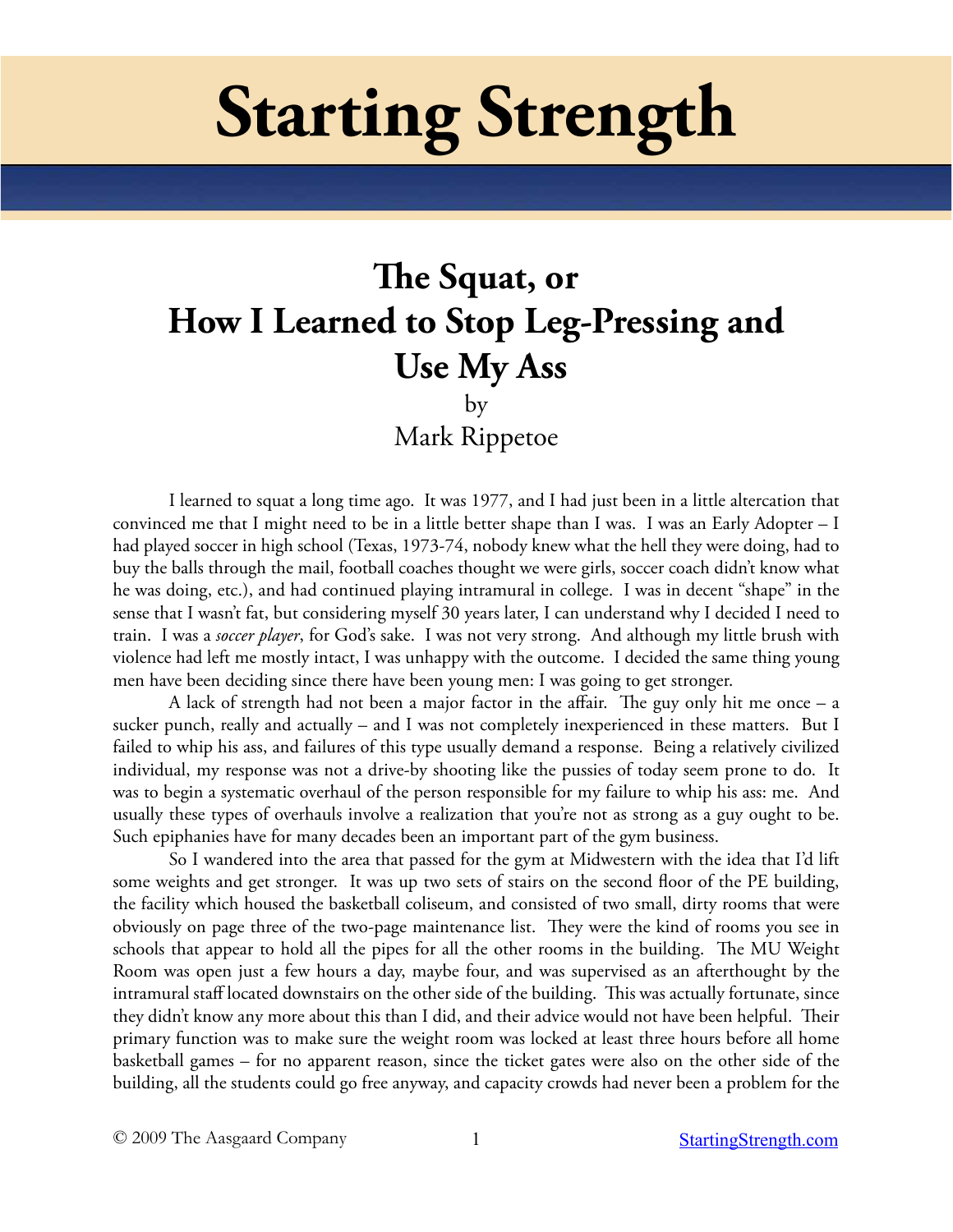MU Indians. But it was air conditioned, a little anyway, in stark contrast to the Downtown Y, and it was free with tuition. This was where I started training in 1977. I don't miss it at all.

This was also where I met my buddy Phil, who still trains with me today. We didn't have any classes together, just a still-common interest in training. And we drank a lot of beer together, since this was what college guys do. Phil was a lot like a dog in that he vomited in such a casual way. He'd be standing there by the bar talking to you in a perfectly normal tone of voice, excuse himself, and then turn his head and puke in the trash can. No drama, no retching, just a simple purging of the gut like I blow my nose. He claims that this was to keep from getting too drunk, but I didn't notice that it worked well. We were both young and stupid, but we trained harder than most people, even before we knew what we were doing. We still do.

Phil and I started training together in the afternoon after class. He knew more about it than I did, having been in a big high school in San Antonio, having hung around in the weight room a little with the football players (he was actually a tennis player in high school, a pretty good one who had made it to the Texas state tournament in doubles), and probably having read a few muscle magazines, which I had not yet discovered. As a result Phil had a general idea about what was supposed to happen in the weight room. But he didn't know that much, and he was limited in what he could teach me; Phil is my buddy, but he is not a great communicator. I knew some bodyweight exercises, like dips, pushups, situps, chins, which I would do at home or at work (I was actually a disc jockey on the weekends, the radio station offices were closed, and I sometimes did dips on the chairs between songs), but up until then my exercise had consisted primarily of running. We meant well, but so did Mussolini.

Everybody in the MU weight room was doing the Universal machine, an old-style Gladiator with five stations, and it was always busy. But there was an old York power rack in the second room of this little facility, and nobody was ever using it, so we farted around with the bar that was on it, doing half squats, presses, and curls. We managed to get sweaty and sore, kinda felt like we were getting something accomplished, and started going three or four days a week.

On one occasion there was an older guy there – obviously not a student, probably from out of town – who seemed to know what he was doing. I had never seen him there before, and I never saw him again. This guy had a *book* he was consulting between sets, writing stuff down like an accountant. He had on a pair of lace-up 6" boots that had a strap across the instep. He carried a bag that contained some hand chalk, a belt of some sort, some sweats, and some straps that looked like they might be for his wrists. There was none of the purposeless wandering around that characterized my time spent in the weight room; this guy knew what was going to happen next. He was lean, hairy, muscular, and very serious. And he spent all his time in the room with the bar and rack.

I noticed the guy doing an exercise I'd never seen anybody else do. He took the bar out of the rack on his back and squatted *all the way down* and back up with it for several reps. He did this quite a few times, adding plates to the bar between each set. I walked around the room, trying to maintain low profile, curling, doing the occasional leg press when I could get on the machine, and watching from the other room as this older, more experienced guy did what was obviously a more serious version of weight room activity than I was familiar with.

Phil and I started trying to squat the way we'd seen him do it. It made us both stronger, and we eventually both competed in powerlifting for many years. We both deadlifted in the lower 600s several times, but I was a better squatter at 611 than Phil's 589. The interesting thing is that when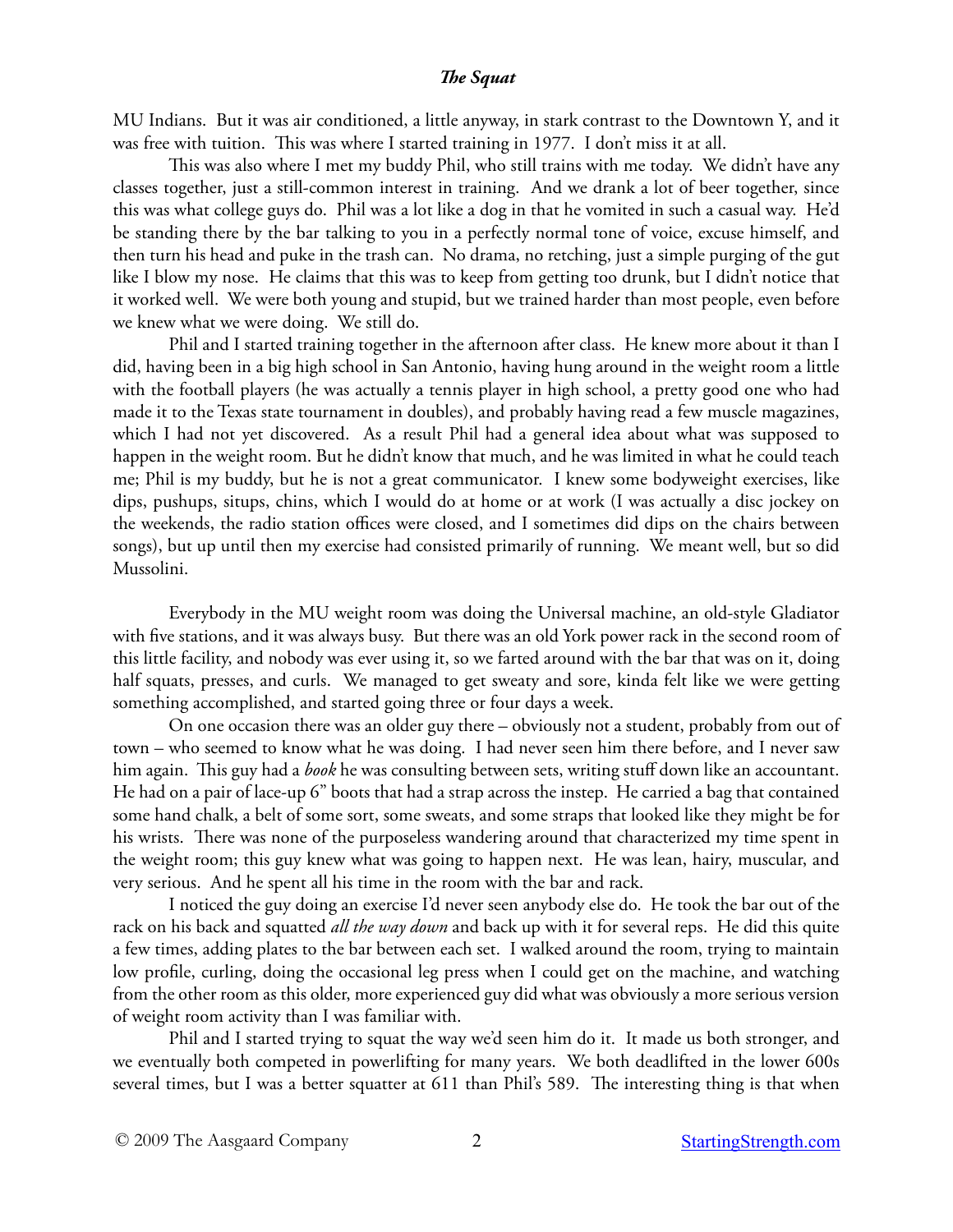we copied that squat the first day we tried it, we both put the bar on top of our traps when we took it out of the rack. Phil still does it this way, and it took me years to figure out that I liked it better in the low-bar position, just below my scapular spine on top of my contracted posterior delts, at the base of my traps. But we weren't too different from most people about where we put the bar when they start squatting. It seemed to fit there so well, and it was the logical place for it on first inspection. And really, it's probably where the hairy guy had it too, although at this point of rather extreme remove from the event I don't remember exactly.

The fact is that most people want to squat with the bar on their traps and not down lower on the back, especially if no one suggests otherwise. And that would be fine, except that it doesn't work as well.

The back squat is literally the only exercise in the entire repertoire of weighted human movement that allows the direct training of the complex movement pattern known as *hip drive*. The *posterior chain* is a term that refers to the muscles that produce hip extension – straightening-out of the hip joint from its flexed (or bent) position in the bottom of the squat. The muscles that accomplish hip extension are the hamstrings, the glutes, and the adductors or groin muscles, and together these are referred to as the posterior chain. The initial movement up out of the bottom of a full squat is hip drive, and is best thought of as a shoving-up of the sacral area of the lower back, the area right above your butt. This is the hardest thing to teach in my preferred method of squatting, and by far the most important.

This is because the squat is the only exercise in the weight room that trains the recruitment of the entire posterior chain in a way that is progressively improvable, and that is one of the things that makes the squat the best exercise you can do with barbells and, by extension, the best strength exercise there is. These important muscles contribute to jumping, pulling, pushing, and anything else involving



*Figure 1*

the lower body. The squat trains the posterior chain more effectively than any other movement that uses them because none of the other movements involve enough range of motion to use them all at the same time, and none of them work this long range of motion by preceding their contraction with an eccentric lowering, which produces a stretch-shortening cycle or *stretch reflex.* 

The stretch reflex produces a much harder contraction than would be possible without it, one that recruits many more motor units than would be available without the loaded prestretch provided by the lowering phase of the lift. The conventional deadlift, for example, uses the hamstrings and glutes, leaves out much of the

<sup>© 2009</sup> The Aasgaard Company 3 [StartingStrength.com](http://StartingStrength.com)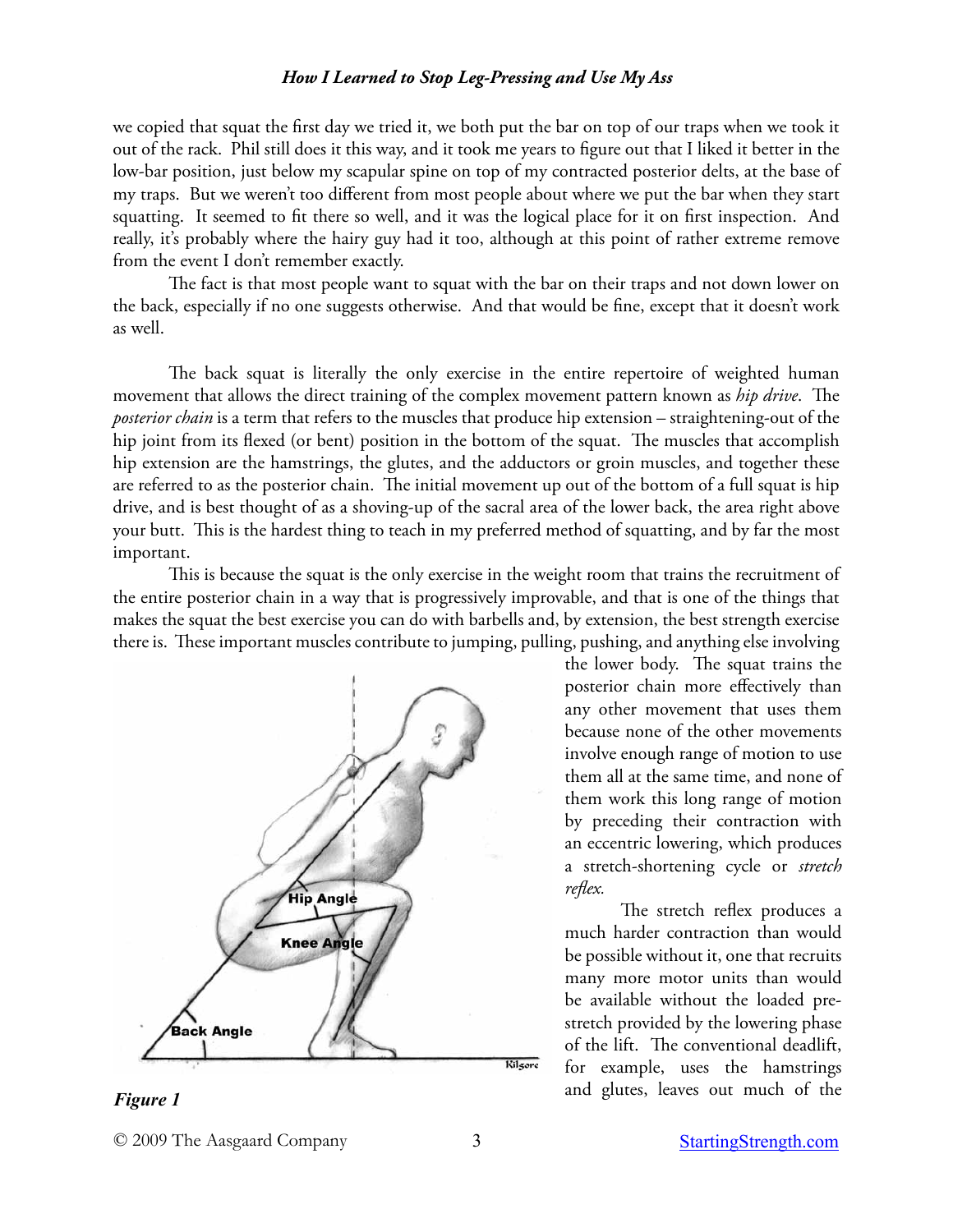adductors' function, and starts with a concentric contraction at a position that places the hips well above the level of a deep squat. No bounce, shorter range of motion, but very hard anyway – harder in fact than squatting, due to the comparatively inefficient nature of the dead-stop start – yet not as useful to overall strength development. Plyometric jumps may be deep enough if they're done that way, and may employ the requisite stretch reflex provided by the drop, but they are not incrementally increasable the way a loaded barbell exercise can be, they can be damned tough on the feet and knees for novices, and they are not weight-bearing in the sense that the whole skeleton is loaded with a bar on the shoulders. In contrast, the squat uses all the posterior chain muscles, the full range of motion of the hips and knees, has the stretch-shortening cycle inherent in the movement, and can be performed by anybody that can sit down in a chair, because we have very light bars that can be increased by very small increments.

But what earthly damn thing could the position of the bar on the back have to do with this? We know that the bar/lifter system will be in balance when the bar is directly over the middle of the foot, and the heavier the bar the more precisely this position must be kept. We know this because everybody that has violated this particular squatting law has fallen over on either their ass or their face, unless the weight was very light. And even if the weight was light enough to do wrong, energy was being expended to keep the falling-over part from happening, energy that could otherwise have contributed to making the bar go up.

Now, if the bar is on the front of the shoulders as in the front squat, this bar position will require a very vertical back angle if the bar is to be kept over the mid-foot, as Figure 2 illustrates. Notice the knee angle made necessary by this position: it is very acute. And notice the hip angle: it is much more open than it would be with a more horizontal back angle. In this position, the hamstrings are placed in a contracted position because their proximal attachments on the pelvis and the distal attachments at the knee are as close together as they can be at the bottom of a squat, and damn near as close as they can get anyway. The only way the hamstring can be in a shorter position is if you are standing up and you touch your heel to your butt. This contracted position of the hamstring in a front squat means that the hamstrings can't really contract much more than they already have; they are functioning isometrically to hold up the torso in the nearly vertical position required of the front squat, but there



*Figure 2*

© 2009 The Aasgaard Company 4 [StartingStrength.com](http://StartingStrength.com)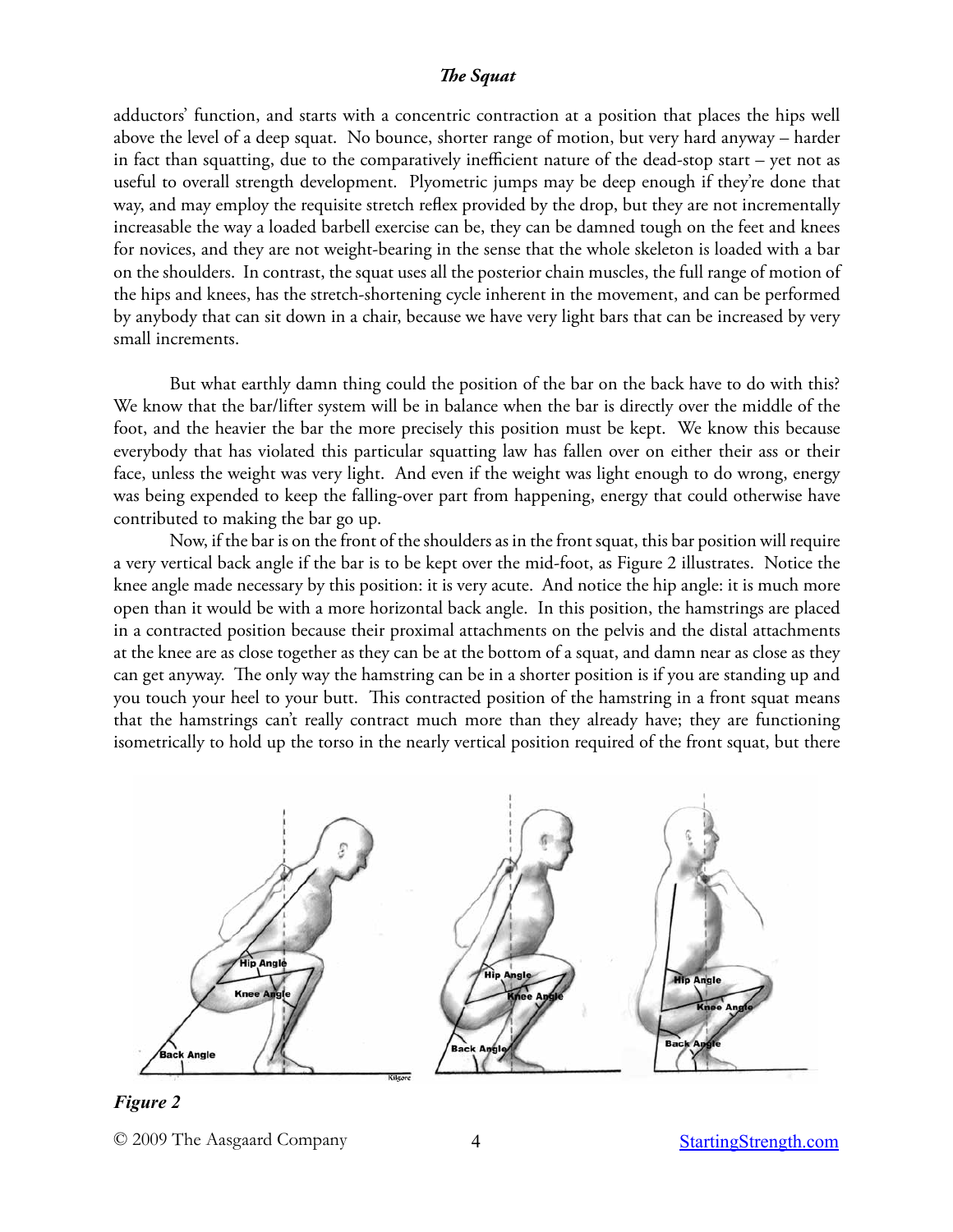is not enough contractile capacity left to contribute much to hip extension. In essence, the hamstrings are already contracted in the bottom of the front squat and can't contract much more. This leaves the glutes and adductors on their own to produce hip extension, and this is why your ass gets so sore when you front squat heavy: it's having to do all the work the hamstrings normally help with pretty much by itself, the poor little thing. You might notice Olympic lifters squeezing their knees together, sometimes repeatedly, on the way up out of a limit squat clean. This is a conscious (maybe) attempt to use their adductors to help with hip extension, since the hamstrings can't.

The upshot of this is that the front squat leaves out the hamstrings, and we'd like to use them when we squat so that we can get them strong. So this makes the front squat a poor choice for training the posterior chain, the primary reason we squat anyway. The squat form we'd have to use to recruit the most hamstring would be a style that produces a more closed hip angle, so the hamstrings would be placed in a stretched-out position at the bottom to contribute the most they could to hip extension. This means that we need to use a form with a much more horizontal back angle, since the back angle largely determines the hip angle, and that means that the bar must be placed in a position on the back where the bar will be over the middle of the foot at that more horizontal back angle. This means the bar should be in the lowest secure position it can be on the back, right below the spine of the scapula – that bump on your shoulder blade you can feel when you reach across and touch the back of your shoulder; any lower than this and the bar scoots down a little every rep of the set And if the adductors got their share of the work too, that would be nice; a moderate stance of shoulder-width heels and toes pointing out at about 30 degrees makes the femurs stretch out the groin muscles as the hips are lowered, and if the muscles are stretched out they are in the position they must be to contract and contribute force to the hip extension. This position is what we refer to as the low-bar squat, or just The Squat.

This is *not* the same form used by powerlifters, who are trying to use as much hip-angle acuity as they can get for another reason entirely: they are trying to get the most out of their squat suit, an expensive, very tight singlet that is designed to resist hip flexion and store elastic energy in the eccentric phase, and therefore aid hip extension. To this end they use a very wide stance and as vertical a shin position as they can obtain. A wide stance and vertical shins open the knee angle and close the hip angle, thus minimizing quadriceps involvement and permitting the more effective use of the suit/hip extension. Knee wraps are used to resist knee flexion, and like the squat suit store elastic energy during the eccentric phase. Our stance is not nearly as wide, a position which permits more forward travel of the knee and more use of the quadriceps. In fact, every aspect of the technique used in this type of squat has been chosen specifically to maximize the amount of muscle and the range of motion used in the exercise.

If the bar is placed high on the back – on top of the traps, where Phil still carries it and where most people start off carrying it because it's easier and more obviously a nice place for a bar – the back angle must accommodate the higher position by becoming more vertical to keep the bar over the midfoot. But that's not all that changes: the hip angle must become more open if the back angle is more vertical, and the knee angle must become more closed if the hip angle is more open, because the knees get shoved forward when the hip opens up (figure 2 again). In other words, the high-bar position makes the back squat more like the front squat, and we don't want to front squat for general strength development because it leaves out the hamstrings.

Lots of people will defend the use of the high-bar position, often known as the Olympic squat because it is usually the style used by Olympic weightlifters. They will say that it's more like the front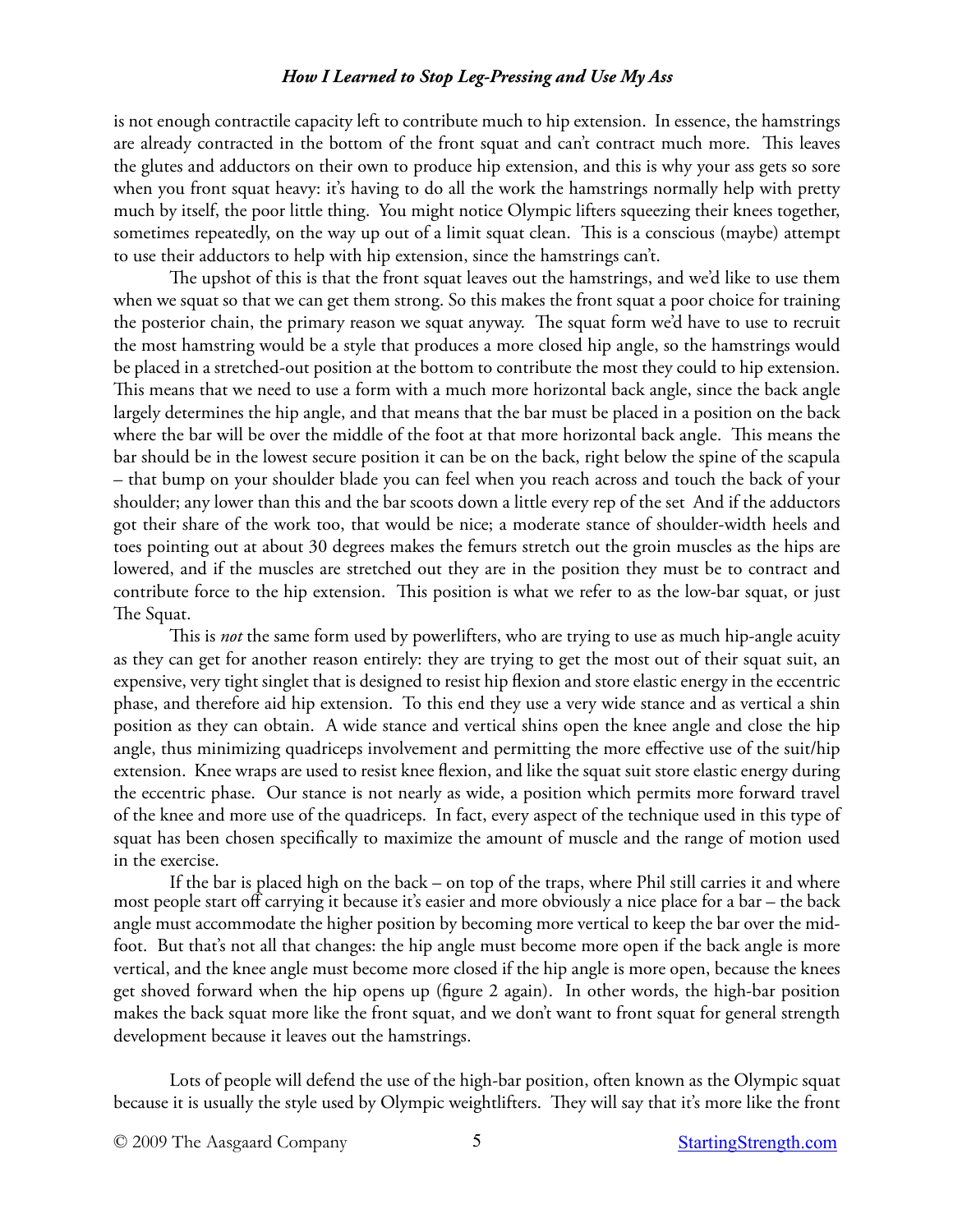squat part of the clean, so it is better for strengthening the clean. But they're already doing front squats anyway, both as an assistance exercise and every time they clean. The high-bar squat is a stronger squat than a front squat, but not as strong as a low-bar squat, because as the back angle becomes more horizontal through this continuum more muscle gets used. I think they do high-bar squats because Tommy Kono did them that way, and as great an athlete as Kono was, that is not really a reason to do them. In fact, the vast, overwhelming majority of the strongest weightlifters in the world squat with the bar on their traps, because that's the way it's been done throughout the history of the sport of Olympic weightlifting, and that is also no reason to do them that way. That's actually not *reasoning* at all, but rather historical observation. Most boxers have always done "road work" – long slow distance running, to prepare for 10-15 three-minute rounds at high intensity. Most heavyweight champions over the past 75 years have done it this way. Historical observation or optimal training method?

In contrast, let's try to think our way through this material, at least to the point at which boredom limits our attention span (you may already be there). One line of reasoning that can be applied to this analysis is the consideration of lever arms, and the relationship of leverage to back position. A lever arm (or moment arm) is the distance between a point of rotation and the point at which the force to rotate it is applied. It is the distance between your hand on the wrench and the nut you're trying to turn (Figure 3). In our squat model, there are two ways to think about lever arms and their relationship to the bar/lifter system: first, the distance between the bar and the hip – the horizontal distance along which the force of the bar acts on the hip – and second, the distance between the hip and the bar along the length of the back. Now, before those of you enrolled this semester in Mechanics 2743 have a chance to point this out, I am aware that the length of a lever arm is in fact only measured at 90 degrees to the point of rotation. If the bar is sitting on the shoulders directly above the hips, the force is all compression and the lever arm length is zero, no matter how tall you are or how long your



*Figure 3*

back is; if the bar is on the shoulders and the back is horizontal, like in a goodmorning, rotational force against the hips is as high as it can be, and the length of the lever arm is the whole distance between the bar and the hips along the back. Which means that the only lever arm in this system is really the horizontal distance between the hip and the bar, our first example. But the thing we're calling the "second lever arm," the distance along the back from the bar to the sacrum, is very useful for illustrating the potential for the first lever arm, the real one, to get longer or shorter with a change in back angle.

The back angle is maintained by the hip extensors – the posterior chain. And the net effect of

<sup>© 2009</sup> The Aasgaard Company 6 6 [StartingStrength.com](http://StartingStrength.com)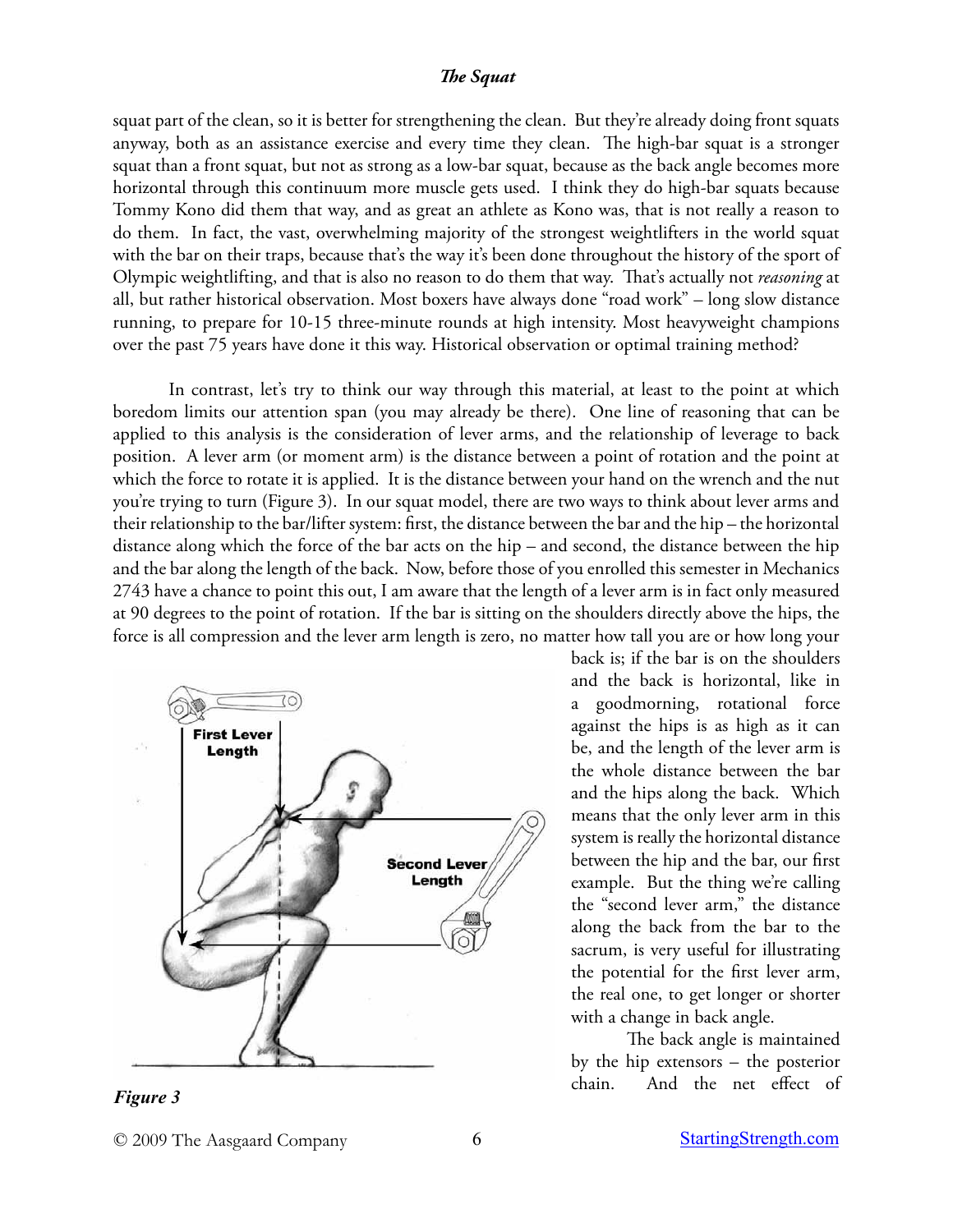maintaining the back angle is to keep the bar directly over the middle of the foot where the system is in balance. A vertical back, necessary for a proper front squat, reduces the first lever arm to about zero. But the length of the "second lever arm," the one between the bar and the hip along the back, makes keeping the first lever arm short potentially a lot of work. All of the little perturbations and wiggles that normally occur during a squat make the effects of a long back significant.

The effects of the two are interrelated, and can be better understood by looking at people of different anthropometry: a guy with a short back relative to his legs will have a shorter "second lever arm" at any back angle, and will have an advantage there because this translates into a shorter first lever arm. But since his legs are longer he won't be able to maintain as vertical a back angle, and therefore he will have a longer first lever arm. The opposite case, a gal with a long torso and short legs, will have a short first lever arm due to the fact that short legs and a long back produce a more vertical back angle, and this vertical back is easier to maintain due to this short lever. For him, back work occurs every time he squats due to his more horizontal back angle and longer first lever arm. For her, since there is not as much back work involved in holding her more vertical position, deadlifts become very important to strengthen the back against the inevitable loss of good position inherent in doing heavy squats. His back always has to work hard to maintain his less-than-perfect position, while her job is easy until she gets out of her normal vertical position, at which time it becomes harder than his. There is a potentially very long wrench against her hips.

For any given individual, the low-bar and high-bar positions will produce about the same amount of leverage against the hip. The effect of the shorter distance between bar and hip for the lowbar position is offset by the more horizontal angle, while the longer distance between these two points with the high-bar position is offset by the more vertical angle. The important difference is in the greater amount of muscle mass involved in lifting the load made possible by the angles that result from the low-bar position.

It is a significant observation that most record squats have been done with the bar in the lowback position. Those of us that are not competitive powerlifters are not particularly concerned with how much weight we can squat – we are trying to see how strong we can get using the squat. But it is still relevant that more weight can be lifted in the low-bar position; the more weight we squat, the more force we must produce using all the involved muscle mass to produce it. This style allows for more weight to be lifted precisely because more muscle mass is involved in the low-bar position than the high-bar or front squat, as we know from the discussion above. And the peripheral effects of moving heavier weights are important to long-term performance adaptation. Bone density, tendon and ligament integrity, hormone response, and the psychological aspects of handling heavier rather than lighter weights make low-bar squats the best way to squat for the general purpose of getting strong.

The conventional wisdom holds that a more vertical torso is better for both squats and deadlifts (the conventional wisdom, being very conventional after all, does not much concern itself with cleans and snatches, but they are often taught this way too). The supposed benefit of a vertical torso is a reduction in shear force on the spine. *Shear* is the sliding-across strain that results from the stress of rotation along the back at non-vertical angles, and increases with horizontality. *Shearing* would be the sliding movement between adjacent vertebrae were the back muscles, the spinal ligaments and tendons, and the anatomical overlap of the vertebral bones themselves to fail in their job of holding their position. The rigidity of the spinal column is maintained by the erectors and trunk muscles in isometric contraction, and the back angle is maintained by the hip extensors. If the trunk muscles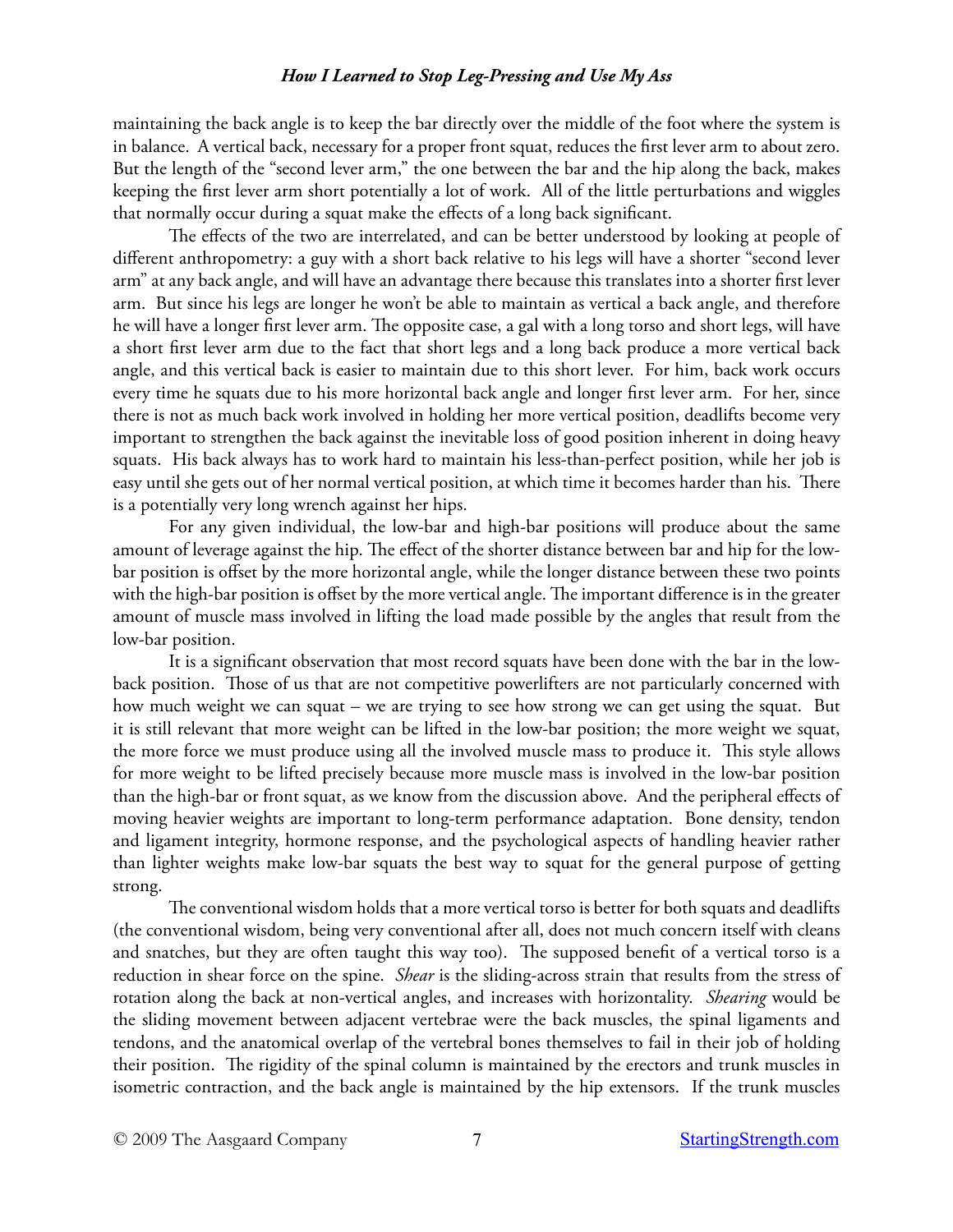and erectors do their anatomically correct and important job of preventing intervertebral movement, or any change in the spatial relationship between each of the vertebrae, shearing cannot take place. So, when rotational stress is successfully overcome by the trunk muscles, shearing does not take place. Actually, really and truly, when the back muscles fail to do their job, shearing does not take place. The force of rotation overcomes the ability of the trunk muscles to maintain spinal extension, so when the back rounds during a squat or pull the intervertebral movement will occur as spinal *flexion*. The intervertebral space opens in the back and closes in the front, and the net movement has occurred around the center of the disc space. This is not particularly good for the discs, but the fact is that many heavy deadlifts have been pulled with a lot of spinal flexion and the lifter walked away tired but uninjured. Actual shearing can only take place if there is a (usually) congenital spondylolysthesis, or if you have a bad car wreck with your seat belt on.

So the maintenance of intervertebral stability is the job of the trunk musculature, and heavy squats and deadlifts are effective back muscle exercises because no other exercises, and certainly no machine, can duplicate this function. The conventional exercise certification industry's call for more verticality in squat and deadlift technique ignores this fact. And this is why the stress on the back produced by the first lever arm is a useful part of the exercise.

But this is beside the primary point of my argument: high-bar squats have a limited usefulness, for several reasons. As we discussed earlier, the low-bar squat is the primary exercise for developing hip drive – the active recruitment of the muscles of the posterior chain. The hamstrings, adductors, and glutes in a low-bar squat act directly to open the hip angle out of the bottom. In a front squat the hamstrings are shortened by the closed knee angle and open hip angle into a position of contraction, and cannot be used to make the hips extend since they are already contracted. The extremely vertical back angle is maintained by the glutes and the contracted hamstrings, and the glutes and adductors function as the primary extensors of the hip in the absence of hamstring involvement. This means that there is little hamstring in a front squat and lots of hamstring in a low-bar back squat. And a high-bar back squat is intermediate between the two. I specifically want there to be lots of hamstring involvement in the squat, especially for Olympic weightlifters, most of whom either will not or are not allowed to deadlift heavy and thereby get some hamstring work. If all your squat work – front squats when you clean and when you do them out of the rack, and high-bar back squats – omits effective hamstring involvement, and you don't deadlift, your posterior chain gets inadequate training. And this can be costly on a 3rd attempt clean. If we're front squatting when we clean and when we front squat, what earthly reason would there be to make our back squats more like an exercise we're already doing, an exercise that leaves out a muscle group that is very important when we pull?

My argument is that Olympic weightlifters and everybody else that uses the squat to get as much muscle as strong as possible should use the low-bar position to do it most effectively. It affects more muscle mass, it allows the lifting of heavier weights, and it therefore gets us stronger. And stronger is why we squat. Strength is a general characteristic, one that is *trained* as opposed to a specific skill that is *practiced*. Therefore strength can and should be developed in as general a way as possible, because greater strength can be better produced by as many muscles working together as possible. Skills practice and development takes that strength and applies it through the specific motor pathways used in the skill. The low-bar back squat is a perfect example of a way to develop general strength, which can then be applied to a specific skill like a squat clean. If we only relied on the clean itself, or the front-squat part of the clean used as an exercise, to develop strength for the clean, we lose the